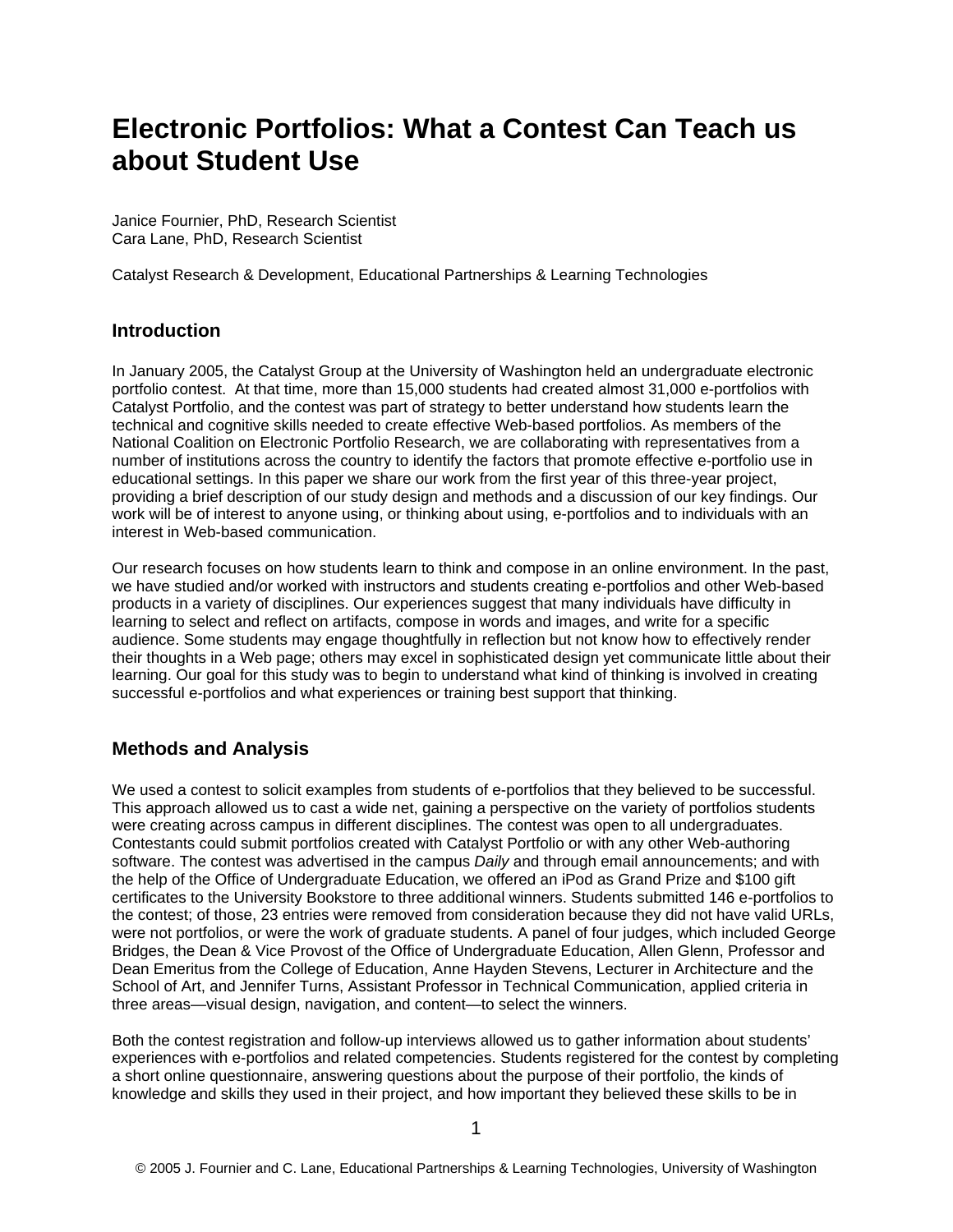creating an effective portfolio. After the results of the contest were announced, we also conducted followup interviews with twelve contestants. Those chosen represented a range of ages, majors, types of portfolios, technical expertise, and prior experience with portfolios. The interviews allowed us to ask more detailed questions about contestants' experiences with portfolios, the particular skills they used to create their portfolios, and how they learned those skills.

## **Results**

Results from the study suggest that at the University of Washington e-portfolios are not widely used in many disciplines or fully understood as pedagogical tools. Undergraduates who submitted portfolios that had been created for a class represented only five departments and programs. The overwhelming majority of entries (87% of the qualifying portfolios) were submitted by students in the UW's Freshman Interest Group (FIG) program. Among the four departments represented, only the portfolios created by students in Technical Communication met the academic definition of a portfolio: a collection of artifacts assembled to showcase a student's skills and experiences. A number of students created portfolios on their own, in many cases as a means of demonstrating professional abilities. Despite the low numbers of programs represented and the partial understandings of portfolios evident in some entries, the contest did allow us to collect some exemplary projects that demonstrate the capabilities of e-portfolios and can serve as models for those wishing to use e-portfolios in the future. The contest winners and finalists are posted on the Catalyst Web site at http://catalyst.washington.edu/events/past\_SS3.html.

We reviewed all portfolios and categorized them as "professional" (highlighting skills for employment), "academic" (highlighting coursework), and "personal" (highlighting personal interests or experiences). The breakdown of entries into these categories appears in the chart below. The high percentage of entries from students in the FIG program explains the dominance of the personal portfolio category, since the FIG portfolio assignment asks new freshmen to reflect on their first quarter experiences. The low number of academic portfolios we received suggests that UW students rarely assemble coursework and reflections on their learning in a portfolio or that students do not consider these types of portfolios worthy of entry into the contest. The greater number of professional portfolio entries suggests that these are the types of portfolios that more students are familiar with and/or are more inclined to share in a contest.



Our analysis of contest entries, along with information gathered during interviews, led us to three main findings: understandings of what comprises a portfolio vary widely, strong portfolios require detailed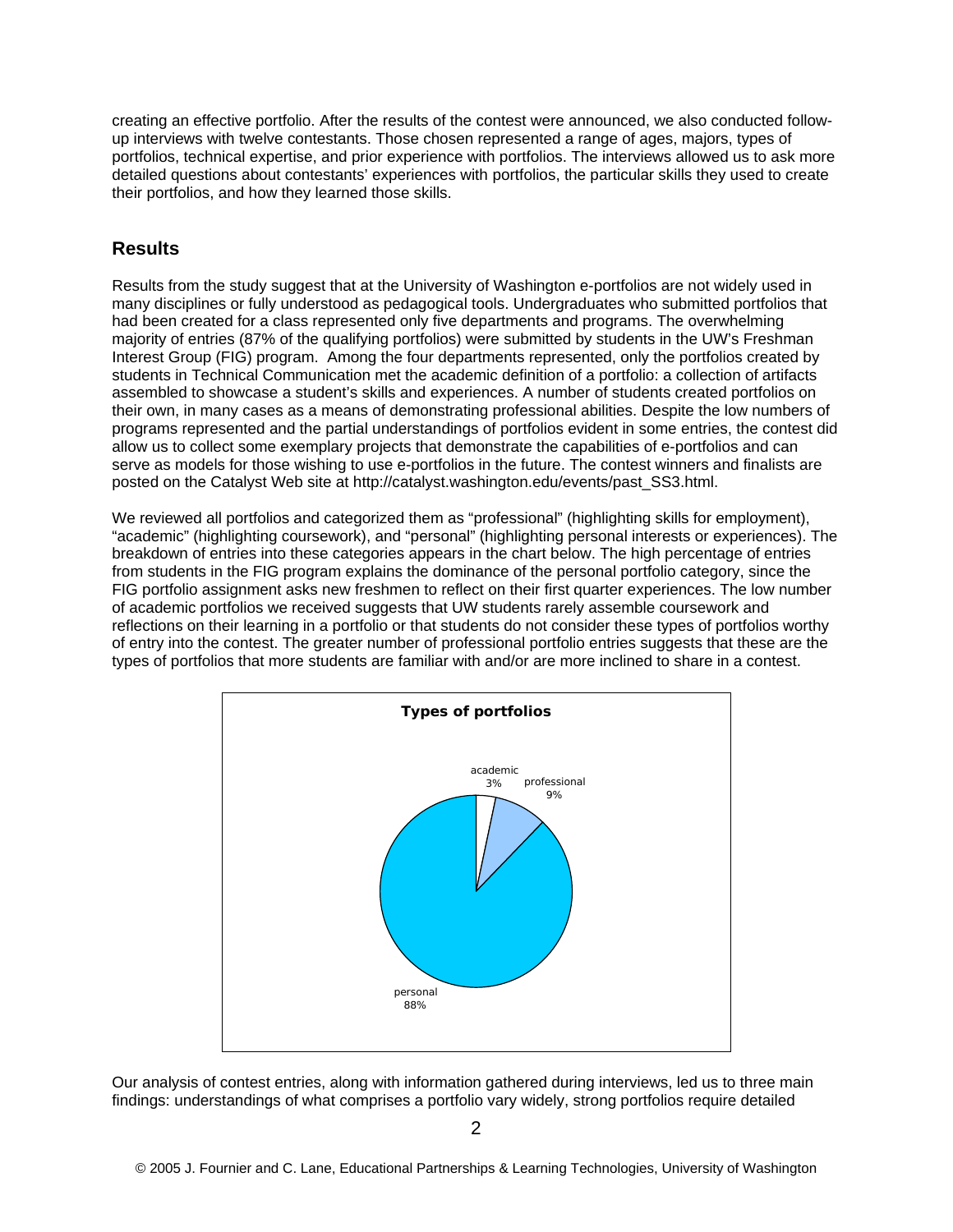knowledge of their intended audience, and communicating ideas in an online environment (regardless of the authoring tool used) requires some level of visual and Web design skills. We elaborate on these trends below.

#### *Varying Understandings of Electronic Portfolios*

As a pedagogical tool, a portfolio might be considered a unique form of composition. Like other genres in writing, portfolios have certain conventions: they are constructed around artifacts, the artifacts are annotated in some way to explain what is significant about them, and they include an overarching statement about the author's identity or accomplishments. In essence, portfolios are persuasive documents. While the composition metaphor makes sense to those who research or teach with portfolios, our data suggest that students' understandings of e-portfolios are strongly shaped by their experiences with various forms of online communication. The contest submissions we received reflect a combination of what they know about portfolios and what they know about the Web. Among the "portfolios" we reviewed, we found simple image galleries, blogs, personal Web sites that did not contain artifacts, links to unrelated artifacts, informational sites, sites for clubs, and commercial sites. For many students, online writing conventions, drawn from the kind of Web sites they most frequently visit, may be their primary reference in creating an e-portfolio.

Classes or other contexts that give students a strong concept of a portfolio can counter this effect. One student we interviewed, for example, had an uncommonly sophisticated understanding of a portfolio—one that she said was developed in a Technical Communication class. In this and other cases, we found that explicit instruction about the differences between e-portfolios and other types of online communication can help students make effective use of their online expertise in crafting a new type of composition: one that succeeds as a well-designed portfolio and as a well-designed Web site.

#### *Knowledge of Intended Audience*

Whether or not they followed portfolio conventions, the majority of students were aware of how a portfolio functions as a communication tool. When asked on the questionnaire what things were most important for people to consider when making an e-portfolio, a substantial majority of contestants selected audience, purpose, and content as their three top-ranking choices. In explaining their rankings, many students noted audience as the one element that determined all other parts of the portfolio.

*The intended audience is the most important thing to consider because every other consideration revolves around this one: you can't do anything until you know who your Web site is directed at.* 

*It helps me to create an appropriate tone for my writing when I know who my intended audience is, and also to choose what artifacts to include, etc.* 

*Brainstorming about the intended audience and figuring out what their tasks, needs, and goals are when they are looking at the portfolio will help in designing an effective portfolio.* 

Several students also noted that criteria determining a "good" portfolio would differ depending on the purpose of the portfolio and the discipline. For instance, a professional portfolio intended to demonstrate Web design skills to a potential employer would be judged highly on the quality of its design; the artifacts would represent only the student's best work, with minimal annotation. As one student said, "Employers don't have a lot of time; they need to see an immediate display of what I can do." In contrast, visual design matters less in a portfolio intended to demonstrate progress in writing over a quarter; in this case, the ability of the student to craft a statement about her learning supported by artifacts and annotations would be most important.

Aware of these differing criteria, many students sought Web sites they could use as models for their portfolio or solicited feedback on their work from experts or other reliable sources. Because discussions about criteria were rare in classes, students expressed strong appreciation for the other information sources they found. One student described how studio critiques in architecture were especially helpful for understanding the kinds of things his audience might want to see. An advanced student related how one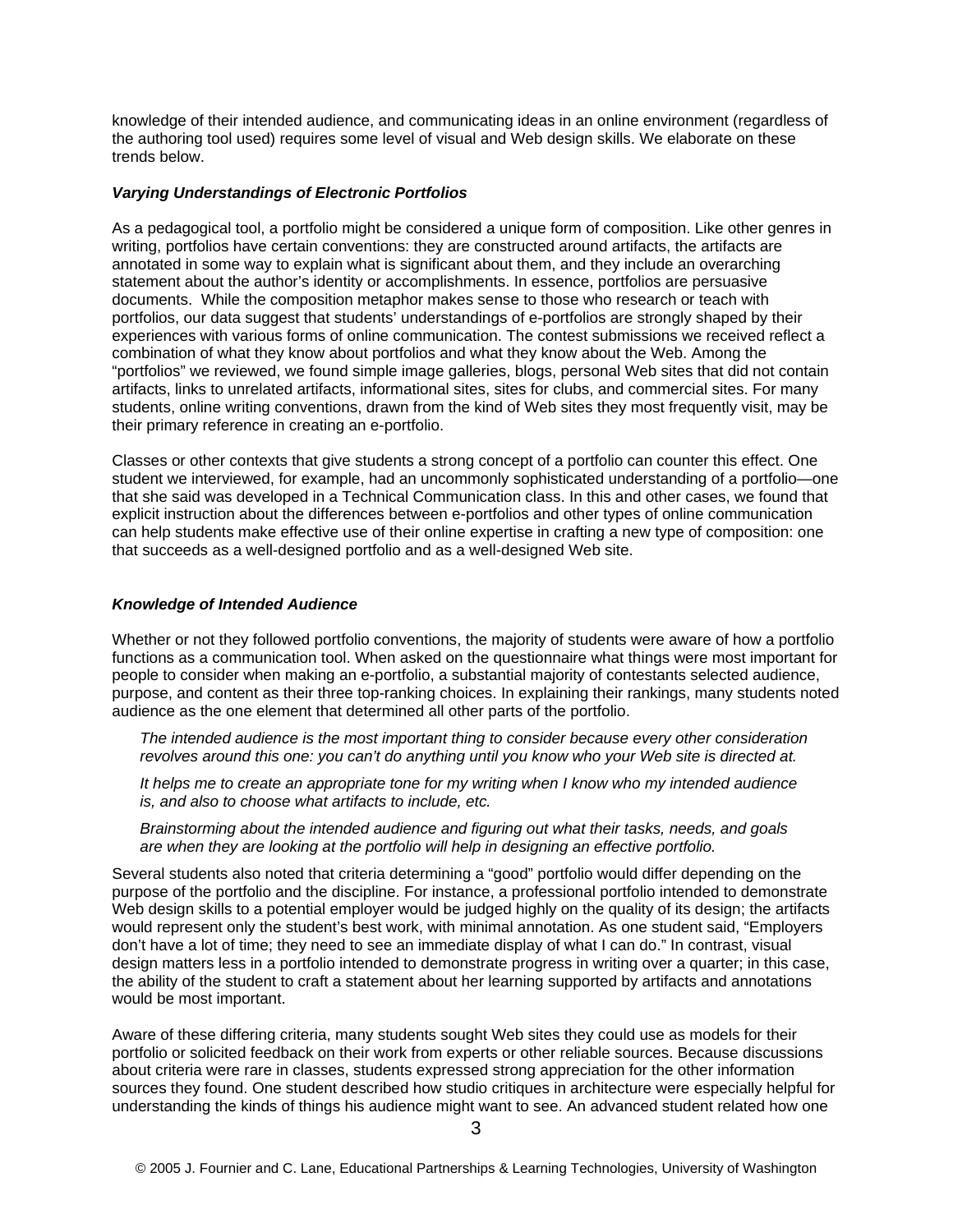of his professors actually took a portion of his portfolio and rewrote it, in order to model the kind of vocabulary experts in the field would want to see. Still another student expressed gratitude for a brother's advice on what to include and exclude in her portfolio, based on his experience in the profession. Information about relevant criteria in their field or about a targeted audience helped students to immediately enhance their portfolios.

#### *Role of Visual and Web Design Skills*

Students who had experience creating paper portfolios needed to learn additional skills—at a minimum, how to use Catalyst Portfolio or other Web-authoring software—in order to put their portfolio online. Students who already had expertise in visual and Web design, however, brought something extra to the e-portfolio development process. Whether it was as simple as a hobby in scrapbook making or as complex as a career in digital art, these students' experiences made a notable difference in how they approached their projects. In contrast to students with little design experience, design-savvy students in interviews described the portfolio creation process as ongoing; they understood and expected that their portfolio would evolve as they learned new skills. They also tended to set complex design problems for themselves, asking how they might use their technical skills to create a specific experience for the viewer. One student, for example, wanted to give his audience the sense of turning pages in his portfolio; another wanted to create the look and feel of a scrapbook. These students saw every element in their portfoliocontent as well as layout, navigation, color scheme, and font—as contributing to their message.

While technical and visual design skills are becoming increasingly important to multimedia forms of communication, data from our study show that students more often learn these skills on their own initiative rather than from an instructor's teaching. When asked on the questionnaire how they learned the technical skills necessary to complete their portfolio, 77% reported "on my own" while only 42% reported "in my courses at the UW" (students could select multiple options). When asked about the primary means by which they gained their technical skills, over twice as many students (54%) selected "on my own" over "in my courses" (21%). In interviews, it was clear that students primarily learned, or sought to learn, technical skills on an as-needed basis to fulfill particular design goals they set for themselves. As a result, books, online tutorials, friends, and just plain "fiddling around with the software" were the most commonly reported educational resourcesused by students. Even FIG students, who were provided a standard template in Catalyst Portfolio, sought help from friends and online resources to learn the html that would make their portfolio "stand out." When asked what the University could do to support their learning with technology, students with novice and advanced skills gave different answers. The advanced students wished for expert mentors that could meet them at their skill level and answer specific questions; novices wanted more opportunities to learn basic skills in classes or in one-on-one drop-in sessions.

### **Implications**

Creating a portfolio to present academic, professional, or personal knowledge is, in essence, an intellectual exercise, a process of coming to see oneself and one's chosen experiences in relation to a particular field, career, or social group. Viewed in this way, portfolios provide a powerful means of socialization into a community of practice. The skills involved in creating a portfolio—collecting artifacts that represent one's work and experience, selecting among these to support a statement about oneself, and crafting a narrative that explains and unifies all components—are valuable in helping students develop an identity as part of a community. Presenting a portfolio in an electronic format furthers this process in two significant ways: the online environment provides an opportunity to share the portfolio with a broad audience and provides a context wherein students can learn visual and Web design skills that will enhance their ability to communicate effectively in a variety of Web-based fora.

Data from this study suggest that students benefit from opportunities to engage in conversations about all aspects of e-portfolio development—the conventions of a portfolio, the expectations of an audience or discipline-specific criteria held by professionals, and the basics of good Web design. Based on our